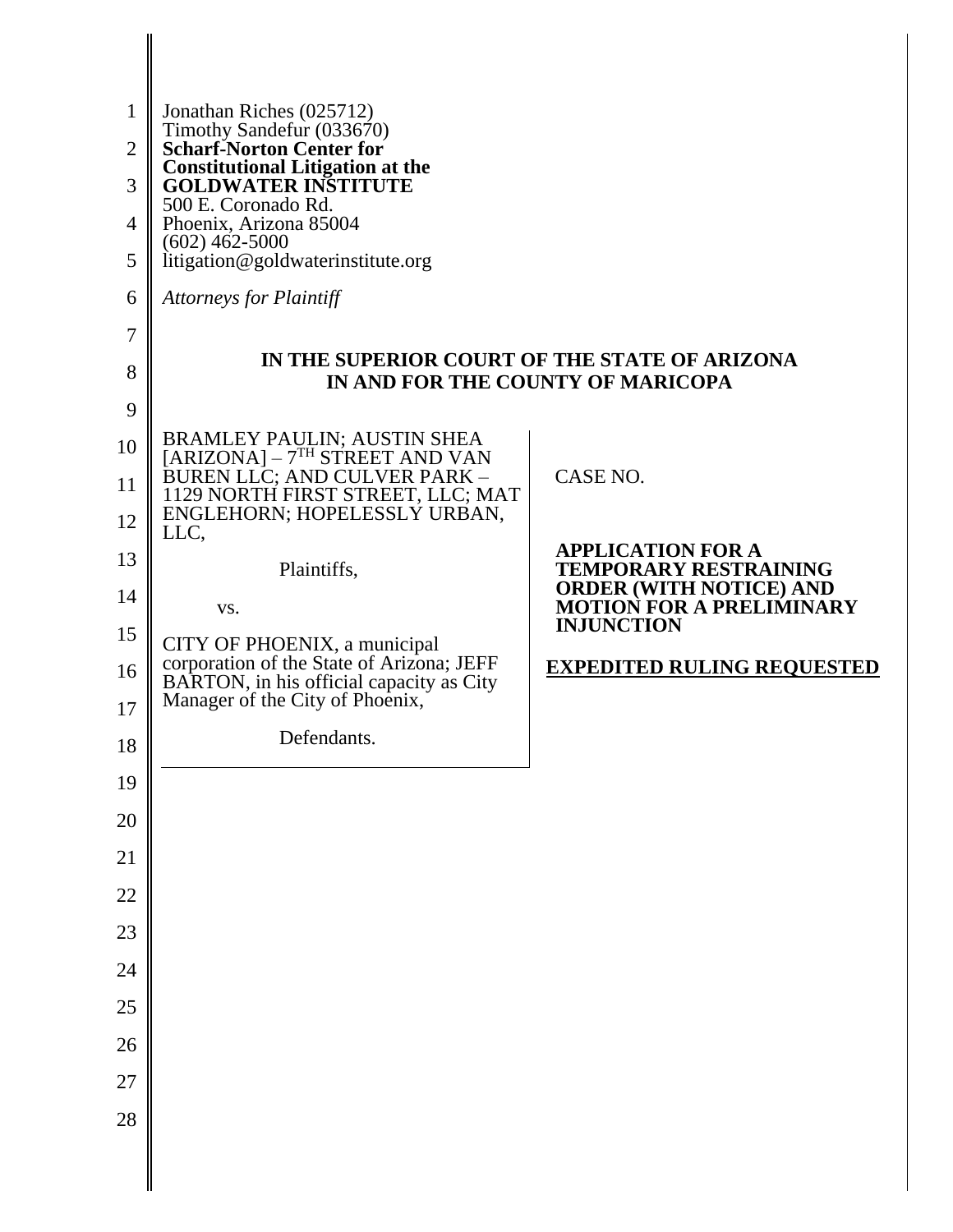1 2 3 4 5 6 7 8 9 Pursuant to Rule 65 of the Arizona Rules of Civil Procedure, Plaintiffs Bramley Paulin and Mat Englehorn, *et al.* (Taxpayers), move for issuance of a temporary restraining order (TRO) prohibiting Defendant City of Phoenix (City) from taking any action to enforce or implement Phoenix Ordinance S-56966, and/or from providing public resources or special tax advantages to the Hubbard Street Group (Hubbard) pursuant to the Government Property Lease Excise Tax (GPLET) abatement provisions of the May 14, 2021 Disposition and Development Agreement (Hubbard Agreement or Agreement) between the City and Hubbard. Plaintiffs further move this Court for an order setting a hearing on their request for a preliminary injunction.

10

#### **INTRODUCTION**

11 12 13 14 15 In the heart of downtown Phoenix, in one of the most desirable real estate markets in the state, the City has agreed to an elaborate tax arrangement with Hubbard to enable Hubbard to avoid payment of nearly \$7.9 million in property taxes that it would otherwise owe, and for which Hubbard does not provide a proportional benefit to the City or its taxpayers.

16 17 18 19 20 21 22 23 24 25 26 27 28 Utilizing the GPLET abatement provisions of A.R.S. § 42-6209—which are intended to apply to *government-owned* properties—Hubbard has agreed to convey to the City real property it owns (and currently pays taxes on), so that the property becomes "City property," and is consequently excluded from the tax rolls. The City will then lease the property back to Hubbard, who controls and manages the property during the lease just as it would any other for-profit business-owned property. Yet, thanks to the GPLET benefit in the Hubbard Agreement, Hubbard will pay no *ad valorem* property taxes on that property for eight years—during which other Arizona taxpayers, in Phoenix and beyond, must shoulder the difference. At the end of the eight years, the City must convey the property back to Hubbard. In other words, this arrangement provides that Hubbard's land is conveyed to the government in *form*, while in *substance* being owned and operated by a private party, for the sole purpose of evading property taxes that Hubbard would otherwise owe, and which other taxpayers must pay.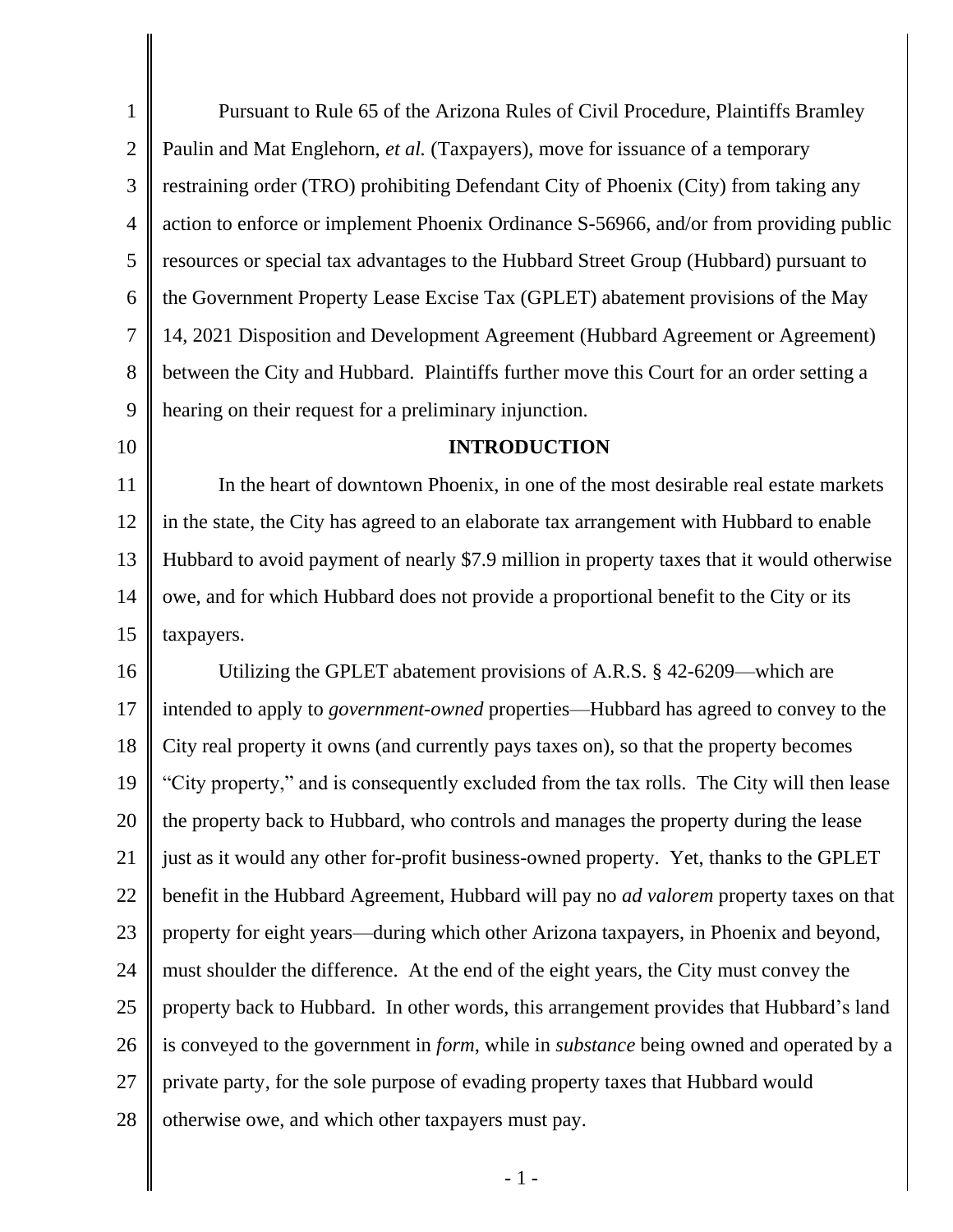1 2 3 4 5 6 7 8 Under the Arizona Constitution's Gift Clause (Art. IX, Sec. 7), the government may not give public resources to private parties unless: (1) the expenditure is for a public purpose; and (2) the government receives in return direct, measurable consideration that is proportionate to the government outlay. *Schires v. Carlat*, 250 Ariz. 371, 374–75 ¶ 7 (2021); *Turken v. Gordon*, 223 Ariz. 342, 345 ¶ 7, 348 ¶ 22 (2010). These requirements apply not just to government expenditures of funds, but also to tax exemptions such as those at issue here. *See, e.g., Pimalco, Inc. v. Maricopa Cnty.*, 188 Ariz. 550, 559–60 (App. 1997) (analyzing tax exemption under the Gift Clause).

9 10 11 12 13 14 In this case, the City is giving Hubbard a tax benefit worth \$7.9 million, in exchange for \$525,000 in rent payments and payments of \$32,000 to two local school districts. That is grossly disproportionate by any measure and violates the requirements of the Gift Clause. Additionally, because the Hubbard Project is used and operated for purely private purposes, and the City exercises inadequate supervision and control over it, the GPLET subsidy also fails to advance a public purpose.

15 16 17 18 19 20 21 22 23 The City signed the Hubbard Agreement, which provides the GPLET subsidy to Hubbard, even after this Court declared a nearly identical arrangement (which also provided an eight-year GPLET tax abatement to the developer of a high-rise luxury apartment building) unconstitutional under the Gift Clause. *Englehorn v. Stanton*, No. CV 2017-001742, 2020 WL 7487658 (Ariz. Super. June 19, 2020) (attached as Exhibit 7). And despite requests from taxpayer Plaintiffs in this case to modify the arrangement to comply with the Constitution, the City persisted in giving this subsidy to Hubbard even after the Supreme Court decided *Schires v. Carlat*, which clarified and strengthened the protections afforded Arizona's taxpayers under the Gift Clause.

24 25 26 27 Because the City is violating the plain requirements of the Gift Clause and has ignored guidance from this Court in similar circumstances, the City should be preliminarily and permanently enjoined from providing the GPLET subsidy to Hubbard.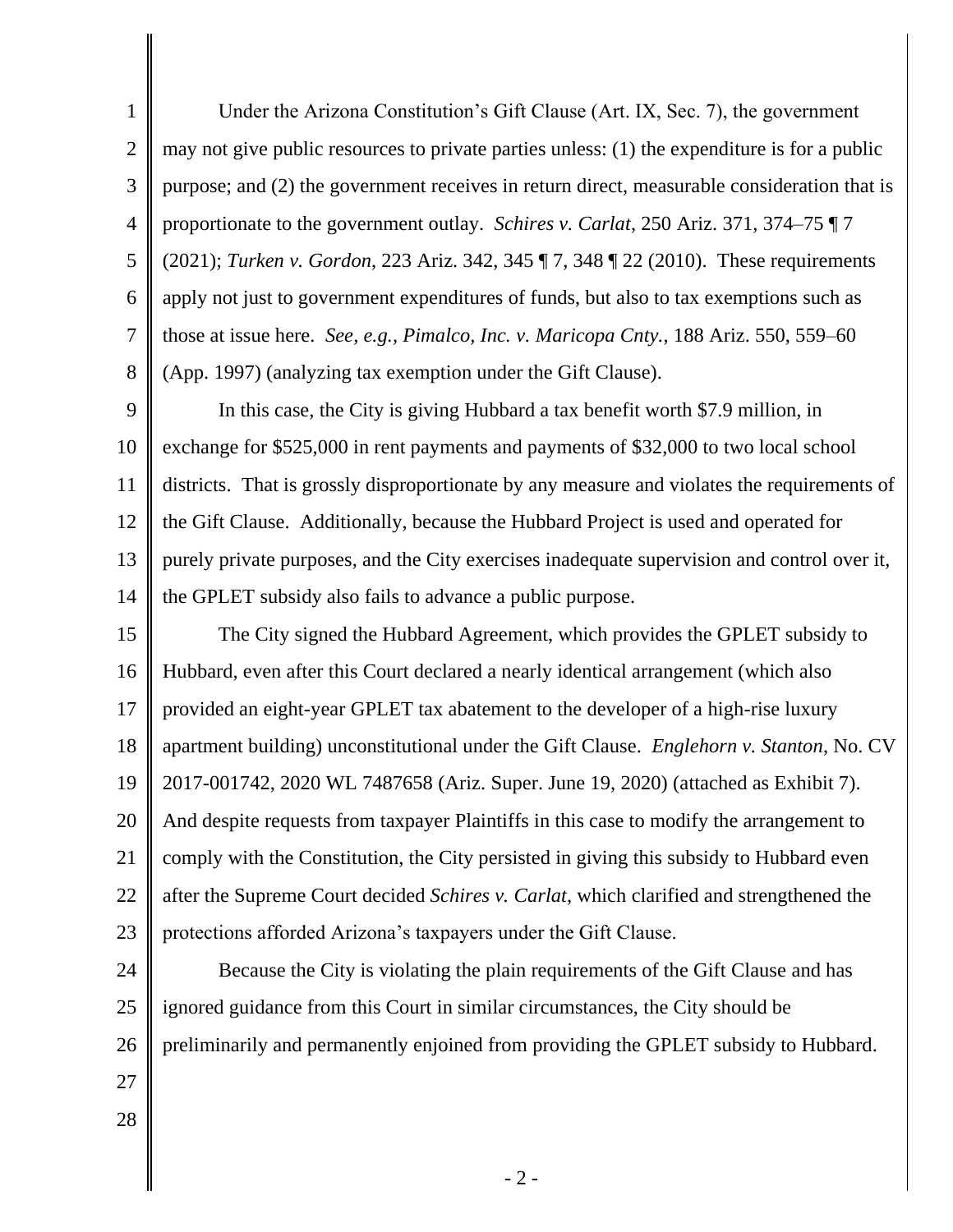| $\mathbf{1}$   | <b>FACTUAL BACKGROUND</b>                                                                         |
|----------------|---------------------------------------------------------------------------------------------------|
| $\mathbf{2}$   | Hubbard currently pays <i>ad valorem</i> property taxes on vacant parcels of land that it         |
| 3              | owns at the southeast corner of Sixth and Garfield Streets in downtown Phoenix.                   |
| $\overline{4}$ | Hubbard Agreement § 103 attached as Exhibit 1. But it will no longer be required to do            |
| 5              | so after it builds a 26-story multi-family residential development called the Hubbard             |
| 6              | Project. Id. The cost of construction for the Hubbard Project is estimated to be                  |
| $\overline{7}$ | \$86,900,000. Id. Hubbard expects at least a 5.56% return on its investment in the project,       |
| 8              | but the City has agreed to increase Hubbard's profits to 6.51% through the taxpayer-              |
| 9              | financed abatement of property tax challenged herein. Hubbard's Response to City's                |
| 10             | Request for Proposals (RFP Response) attached as Exhibit 3 at 39.                                 |
| 11             | Hubbard sought this benefit in a response to a City Request for Proposals for                     |
| 12             | development projects in downtown Phoenix. City's Request for Proposals (RFP) attached             |
| 13             | as Exhibit 2. On October 7, 2020, the City Council approved Ordinance S-46966, which              |
| 14             | authorized the City Manager or his designee to enter into a development agreement with            |
| 15             | Hubbard. See Exhibit 4. On May 14, 2021, the Hubbard Agreement became effective.                  |
| 16             | See Ex. 1 at 1. Under that Agreement, upon completion of construction, Hubbard will               |
| 17             | convey title to the City, id. § 103, and the City will immediately lease the Project back to      |
| 18             | Hubbard for a period of eight years. <i>Id.</i> During that eight-year lease period, the City     |
| 19             | abates all property taxes on the Project—meaning Hubbard pays no property taxes at all.           |
| 20             | <i>Id.</i> at Ex. C § 4.6. At the end of the GPLET Lease, the City conveys the Hubbard Project    |
| 21             | back to the Developer. Ex. 1 § 202.9. During the lease period, Hubbard fully controls,            |
| 22             | operates, and manages the Hubbard Project, with no oversight or control by the City. Id. at       |
| 23             | Ex. $C \S 8.1$ . Also, despite being a putatively "government-owned" building, the City           |
| 24             | cannot transfer title or any interest whatsoever in the Hubbard Project to any other party.       |
| 25             | Ex. 1 § 202.9. Additionally, Hubbard may terminate the lease and acquire the property at          |
| 26             | any time and for any reason for a \$100,000 payment. <i>Id.</i> at Ex. $C \S 30.3$ .              |
| 27             | The City entered the Hubbard Agreement to relieve Hubbard, and only Hubbard, of                   |
| 28             | its existing <i>ad valorem</i> property tax burden for eight years. Hubbard and the City estimate |

- 3 -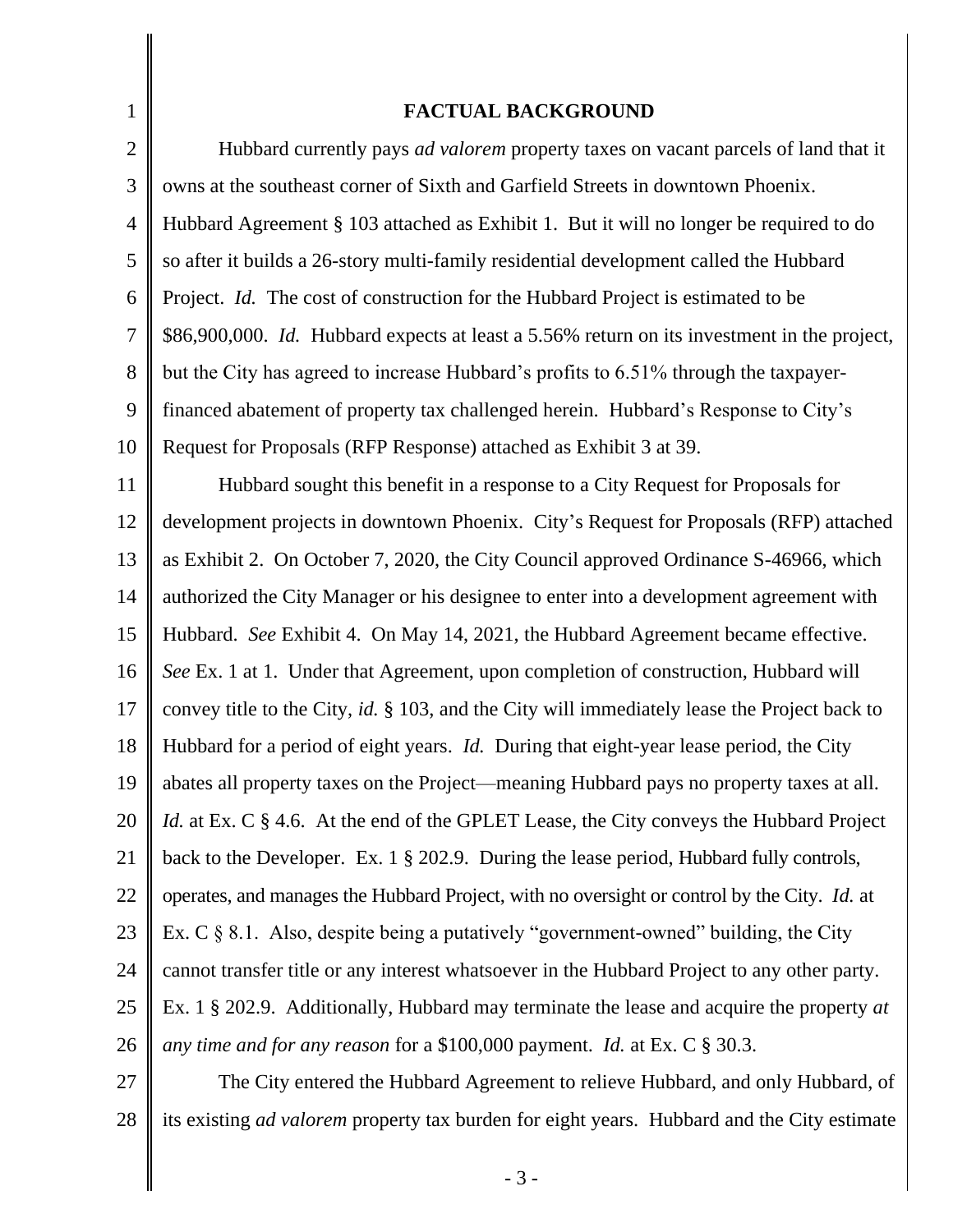1 2 3 4 5 6 7 that the value of the property tax abatement over the course of the eight-year lease is \$6,608,800. Ex. 3 at 39; Pollack Study attached as Exhibit 5 at iii. Taxpayers estimate that the value of the tax abatement at \$7,891,324. *See* Declaration of Kevin McCarthy attached as Exhibit 6 ¶ 28. The difference between the two estimates is that the City anticipates no growth in the property value of the Hubbard Project, whereas Taxpayers estimate a modest growth in property value (and therefore higher property taxes). *Id.* at ¶¶ 24–26; Ex. 3 at iii.

8 9 10 11 12 13 14 In exchange for the \$7.9 million tax abatement, Hubbard agrees to provide \$525,000 in rent payments to the City, Ex. 1 at Ex. C  $\S$  3.1, and \$32,000 in payments to two school districts, Ex. 1 § 309, that will be deprived of tax revenue during those eight years because of the tax abatement. The Agreement also requires Hubbard to make available 10% of the residential units for "Workforce Housing"—to any person who meets eligible income requirements—during only the lease period. *Id.* § 311. Hubbard provides no additional direct benefits to the City in the Agreement.

15 16 Plaintiffs Bramley Paulin and Mat Englehorn and their businesses are Phoenix taxpayers ("Taxpayers") responsible for paying property, sales, and other taxes.

17 18 Taxpayers bear a share of the tax burden and are liable for replenishing the public coffers for unlawful government expenditures, gifts, and loans.

19

# **ARGUMENT**

20 21 22 23 24 25 26 27 28 A party seeking a TRO and preliminary injunction must show: (1) a likelihood of success on the merits; (2) the possibility of irreparable harm if relief is not granted; (3) balance of hardships favoring the moving party; and (4) public policy weighs in favor of injunctive relief. *Shoen v. Shoen*, 167 Ariz. 58, 63 (App. 1990). Courts apply a sliding scale to assess these factors, *Smith v. Ariz. Citizens Clean Elections Comm'n*, 212 Ariz. 407, 410–11 ¶¶ 9–10 (2006), which means that the stronger the likelihood of success on the merits, the less irreparable harm is necessary (and vice versa), *or* the presence of serious questions where the balance of hardships favors the movant *Id*. at 411 ¶ 10. But all four factors weigh in favor of granting injunctive relief here.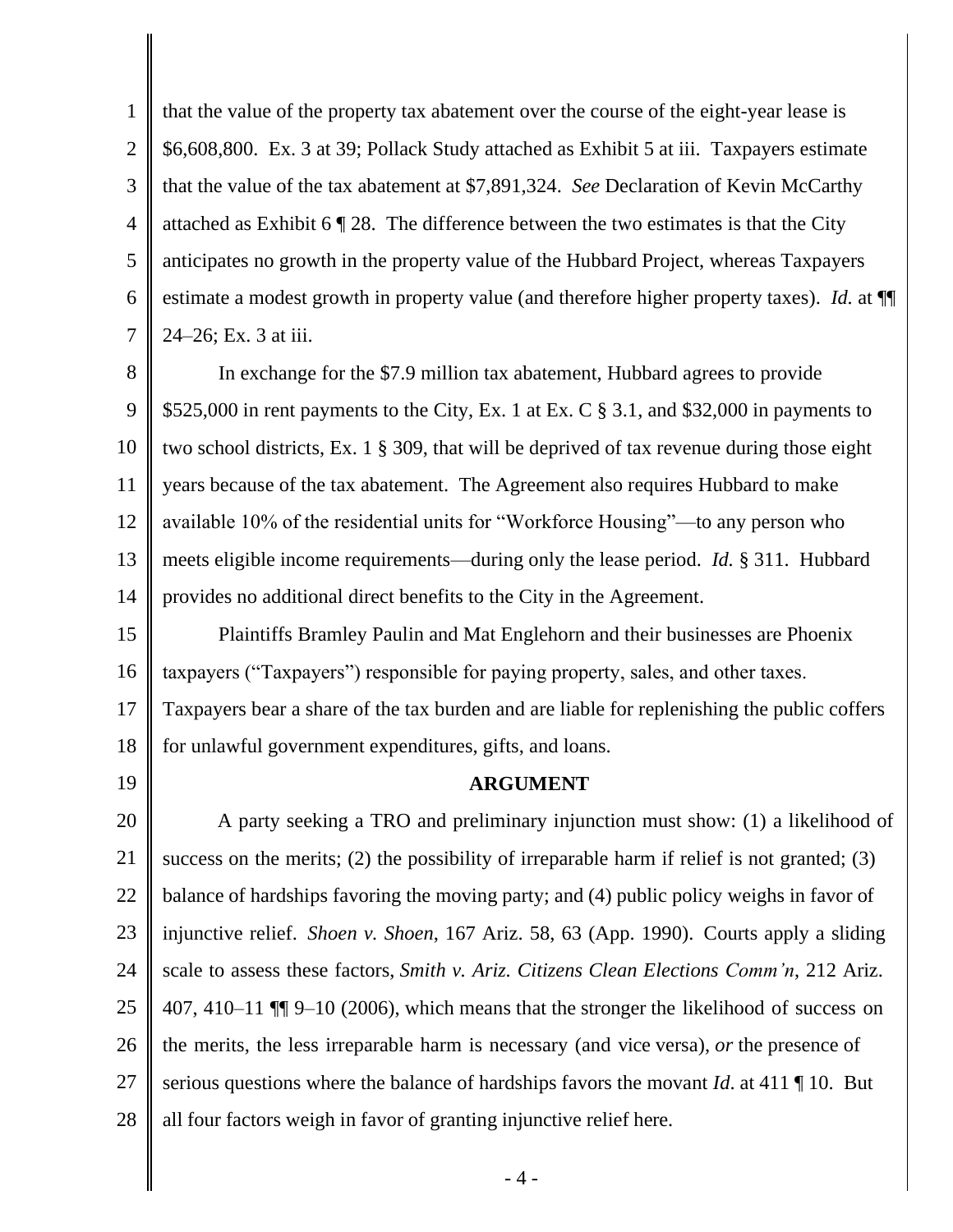# **I**. **Taxpayers are likely to prevail on the merits.**

2 3

# **A. The City's GPLET subsidy to Hubbard is grossly disproportionate to any benefit the City receives from Hubbard.**

4 5 6 7 8 9 10 11 12 13 14 15 16 The Gift Clause forbids the City from "mak[ing] any donation or grant, by subsidy or otherwise, to any individual, association, or corporation." Ariz. Const. art. IX, § 7. The purposes of this Clause are to prevent the "depletion of the public treasury or inflation of public debt by [public entities] engag[ing] in non-public enterprise," *Town of Gila Bend v. Walled Lake Door Co*., 107 Ariz. 545, 549 (1971) (citation omitted), and to prevent government entities from "giving advantages to special interests," *Wistuber v. Paradise Valley Unified Sch. Dist.*, 141 Ariz. 346, 349 (1984). The Gift Clause applies not only to direct expenditures of funds, but also to tax exemptions or rebates. *See Pimalco, supra*; *Maricopa Cnty. v. State*, 187 Ariz. 275, 280 (App. 1996). *See also Indus. Dev. Auth. v. Nelson*, 109 Ariz. 368, 372 (1973) (The Gift Clause was "designed to prevent the economic losses of the 19th century suffered by municipal corporations which gave money, credit *or other valuable advantages* to railroads, canal companies, etc." (emphasis added; citation omitted)).

17 18 19 To survive a Gift Clause challenge, a transfer of public funds or the grant of a tax exemption to a private entity must (1) serve a public purpose and (2) be in exchange for adequate consideration tendered by the recipient. *Schires*, 250 Ariz. at 374–75 ¶ 7;

20 21 *Turken*, 223 Ariz. at 345 ¶ 7, 348 ¶ 22. These are conjunctive requirements, so a failure of either requirement will violate the Gift Clause. *Id.* 

22 23 24 25 26 27 The Hubbard Agreement fails this test—and is therefore unconstitutional because the City receives inadequate consideration for its \$7.9 million gift to Hubbard. The arrangement also fails to achieve public purpose because the favorable tax treatment inures to the exclusive benefit of Hubbard, and the City fails to exercise sufficient control over the operations of the Hubbard Project to ensure that a public purpose is accomplished.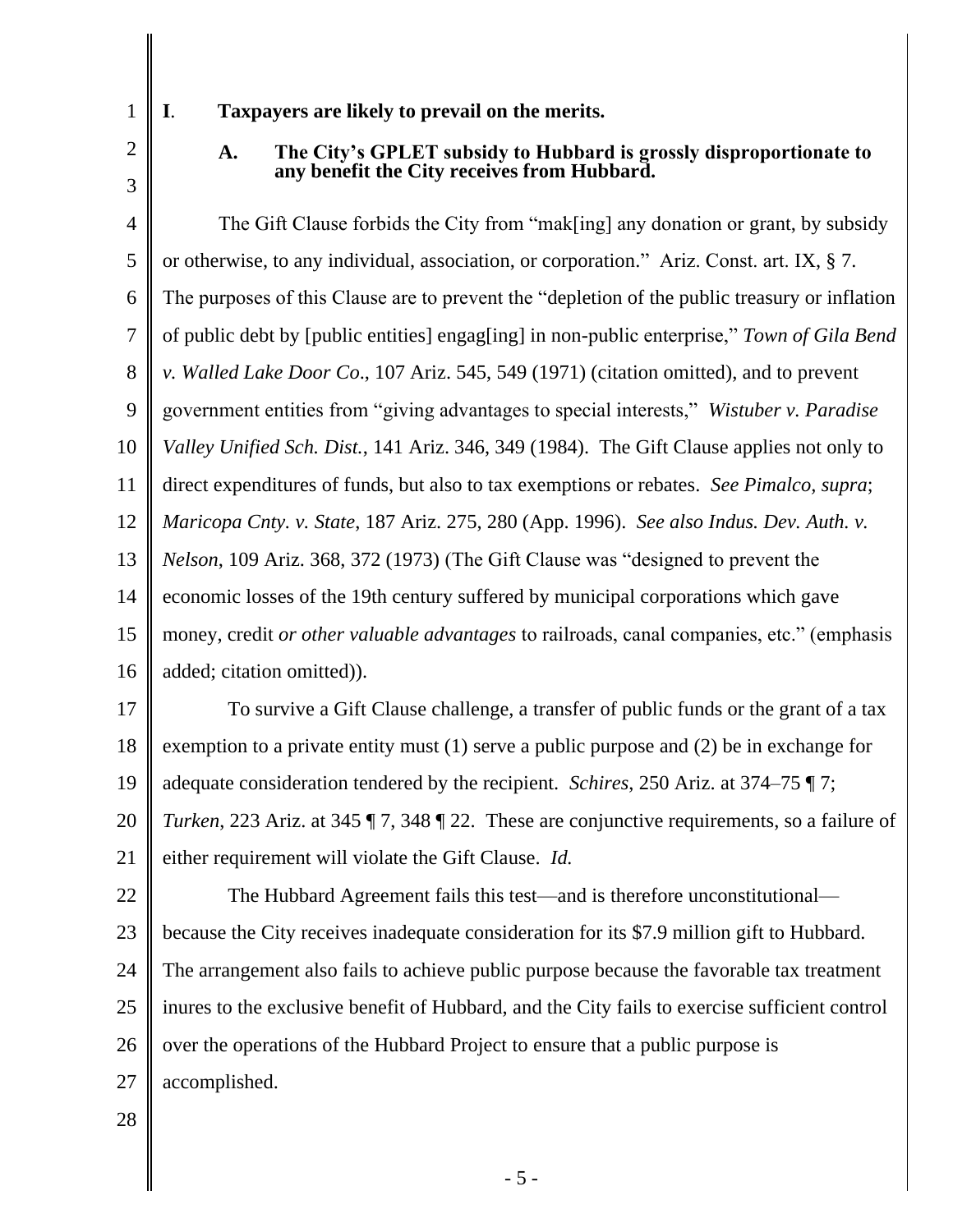3

4

5

6

# **1. The GPLET subsidy fails the consideration prong of the Gift Clause test because the City is not receiving direct benefits that are proportional to the amount of the subsidy.**

The simplest way to resolve the Gift Clause claim is by conducting an analysis of the adequacy of consideration in the Hubbard Agreement. Because the consideration provided by Hubbard to the City in exchange for the GPLET subsidy is grossly disproportionate, the arrangement violates the Gift Clause.

7 8 9 10 11 12 13 14 15 16 17 18 19 20 21 22 23 24 To survive Gift Clause scrutiny, the allocation of public resources must be supported by adequate consideration. That means the recipient of public resources must make a contractual promise to give the public measurable return value that is proportionate to what it receives.<sup>1</sup> To resolve this part of the constitutional analysis the Court "focuses on what the public is giving and getting from an arrangement and then asks whether the 'give' so far exceeds the 'get' that the government is subsidizing a private venture." *Schires*, 480 P.3d at 644 ¶ 14. The Court must "compare the public expenditure to what the government receives under the contract." *Turken*, 223 Ariz. at 348 ¶ 22. And when it does this, the Court "*should not give deference* to the public entity's assessment of value but should instead identify the fair market value of the benefit provided to the entity and then determine proportionality." *Schires*, 250 Ariz. at 646 ¶ 23 (emphasis added). Additionally, "anticipated indirect benefits," such as economic improvement that the government may hope will result from a development project, cannot be included in this analysis. *Id.* at 645 | 16. Instead, the comparison "focuses ... on the objective fair market value[s]" on both sides. *Id.* at 644 ¶ 14 (citation omitted). The question the Court must answer is therefore a simple one**: What is the Hubbard Agreement costing the City and its taxpayers, and what is the City** *directly* **receiving in return, based on the** *objective fair market value* **of both sides of the** 

<sup>26</sup> 27 28 <sup>1</sup> More simply, while the government may never *give* public resources to a private party, it may *buy* things from a private party. The consideration analysis is designed to ensure that when it does so, the value of the thing the government obtains is proportionate to the value it gives up. Paying \$100 for a \$10 hammer, for example, would be grossly disproportionate and would equate to a gift of \$90 to the seller of the hammer.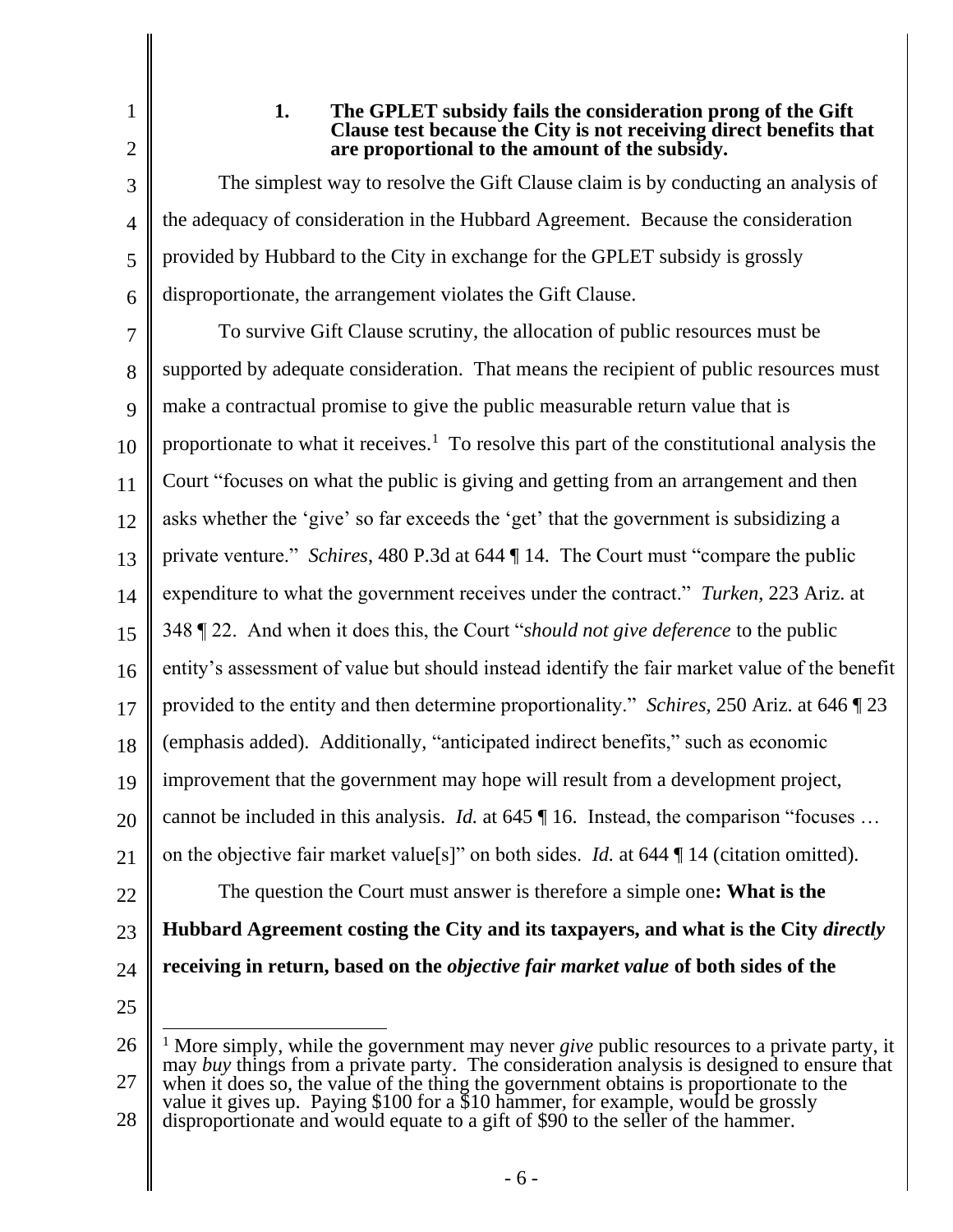1 2 3 4 5 **transaction?** If the latter is grossly disproportionate to the former, then the arrangement is unlawful because it would amount to a gift, akin to spending \$100 to buy a hammer worth only \$10. In this case, the City is providing a \$7.9 million subsidy for which it is receiving only \$525,000 in the form of rent payments and \$32,000 in payments to two local school districts. That return is grossly disproportionate.

6 7 8 9 10 11 12 According to the City's economic analysis, if the Hubbard Project were undertaken and completed without the GPLET subsidy, Hubbard would pay \$6,608,800 in taxes over the term of the eight-year lease. *See* Ex. 5 at iii. Hubbard's estimate agrees with this. *See* Ex. 3 at 39. Taxpayers estimate is higher: their expert estimates that, absent the tax benefits of the Agreement, Hubbard would be liable for \$7,891,324 in *ad valorem* property taxes over the course of the eight year lease.<sup>2</sup> Ex.  $6 \sqrt{28}$ . The Court can decide later which estimate it finds persuasive: for purposes of this motion it suffices that all

13 parties agree that **the public outlay in this case is between \$6,608,800 and \$7,891.324.** 

14 15 16 17 18 19 20 21 22 23 The parties likely differ in larger degree over what the City is promised in return for this benefit, but those disagreements *are questions of law, not fact*, and in any event, are not material for Gift Clause purposes. Specifically, when entering the Hubbard Agreement, the City cited various tax payments and *indirect* benefits, such as the speculative "economic impact" of the project, as benefits that the City receives under the Agreement. But as a matter of law, these *do not* count, because Arizona courts have made clear that only *direct* benefits that are bargained for in the Agreement itself (and are not pre-existing legal duties) count as consideration. *See Turken*, 223 Ariz. at 350 ¶ 33; *Schires*, 250 Ariz. at 377 ¶ 18. The City may not rely, therefore, either on "economic impact" or Hubbard's payment of taxes to support the constitutionality of this deal.<sup>3</sup>

<sup>25</sup> 26 27  $2$  The estimates differ because of anticipated growth rates in the value of the completed Hubbard Project through the duration of the lease. The City estimates that the Hubbard Project will not grow in value at all. Ex. 3 at iii. Taxpayers estimate modest growth in property value for the Hubbard Project. However, whether the Court accepts Taxpayers' estimate or the City's estimate doesn't matter here, because *either* payment is grossly disproportionate to what the City receives.

<sup>28</sup> <sup>3</sup> The Hubbard Agreement also includes other values that do not count as consideration:  $(1)$  a one-time \$100,000 "voluntary" donation from Hubbard to the Affordable Housing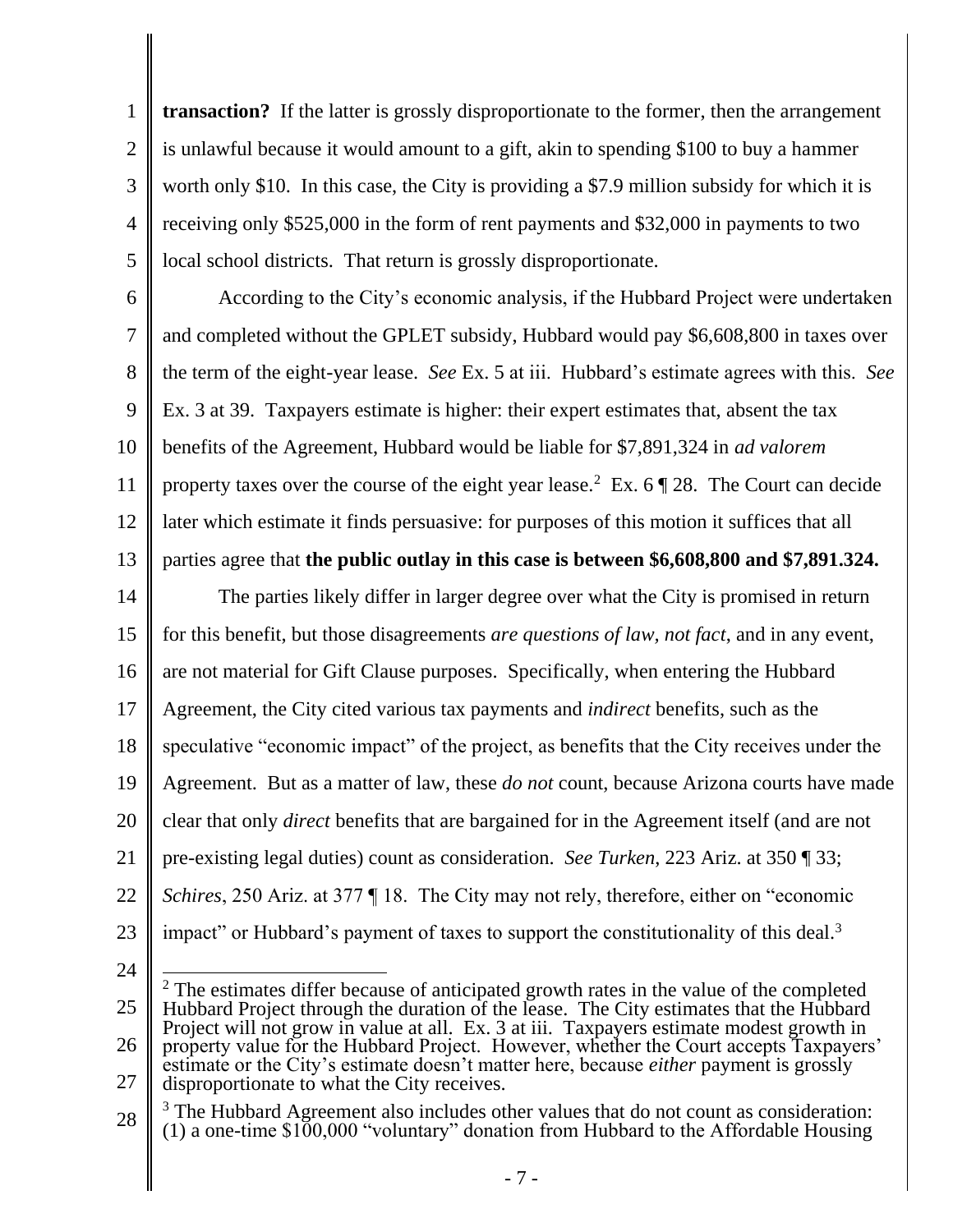1 2 3 4 5 6 7 8 There are therefore only two direct payments that Hubbard promised in the Agreement to make to the City that can count as consideration for the \$7.9 million tax benefit Hubbard receives. These are: \$525,000 in "rent" payments and \$32,000 in payments to Phoenix Elementary School District and Phoenix Union High School District.<sup>4</sup> Ex. 1 § 308. Based on these payments, **in exchange for the \$6.6 or \$7.9 million GPLET subsidy, the City is receiving only \$557,000 in direct benefits from Hubbard.** That is "grossly disproportionate" and unconstitutional under the Gift Clause, *Turken,* 223 Ariz. at 348 ¶ 22, as the chart below shows:

| <b>Consideration</b>     | <b>Taxpayers</b> |
|--------------------------|------------------|
| Foregone property tax    | $-$ \$7,891,324  |
| Lease payments           | \$525,000        |
| School district payments | \$32,000         |
| <b>Subsidy Amount</b>    | $-$ \$7,334,324  |

9

10

11

12

13

14

15

16

17

# **Consideration during GPLET Lease**

| 18 | Trust Fund and (2) \$1,150,000 in estimated "Workforce Housing" units. The \$100,000                                                                                                                |
|----|-----------------------------------------------------------------------------------------------------------------------------------------------------------------------------------------------------|
| 19 | donation does not count because the Agreement characterizes that payment as a<br>"donation," not an obligation, and thus it is gratuitous. <i>Turken</i> , 223 Ariz. at 349   31                    |
| 20 | (only what a party " <i>obligates</i> itself to do (or to forebear from doing) in return for the<br>promise of the other contracting party" counts as consideration.). The "Workforce"              |
| 21 | Housing" units also do not count as consideration because the beneficiaries are individual<br>private parties, not the public as a whole,, and their value to the public is "too indefinite to      |
| 22 | enforce, much less value." Schires, 250 Ariz. at 378 [21. To the extent the "donation"<br>and "Workforce Housing" mandates are attempts to circumvent Arizona's statutory                           |
| 23 | prohibitions on "inclusionary zoning," see A.R.S. § 9-461.16, they are also not lawful<br>consideration. <i>Harris v. Runnels</i> , 53 U.S. 79, 80 (1851) ("A promise to do what the law            |
| 24 | forbids, is void, whether the act proposed to be done be <i>malum</i> in se or <i>malum</i><br><i>prohibitum.</i> ").                                                                               |
| 25 | <sup>4</sup> The City is not receiving these latter two payments; the school districts are. And they<br>primarily benefit the districts, not the City. Taxpayers therefore contend that they do not |
| 26 | count as consideration to the City for purposes of the comparison of values. However,<br>this Court in <i>Englehorn</i> found that the districts in that case were "intended, third party           |
| 27 | beneficiar [ies]," and therefore payments to school districts that are bargained for were<br>included as consideration in that case. 2020 WL 7487658, at *3 ¶ 37.                                   |
| 28 |                                                                                                                                                                                                     |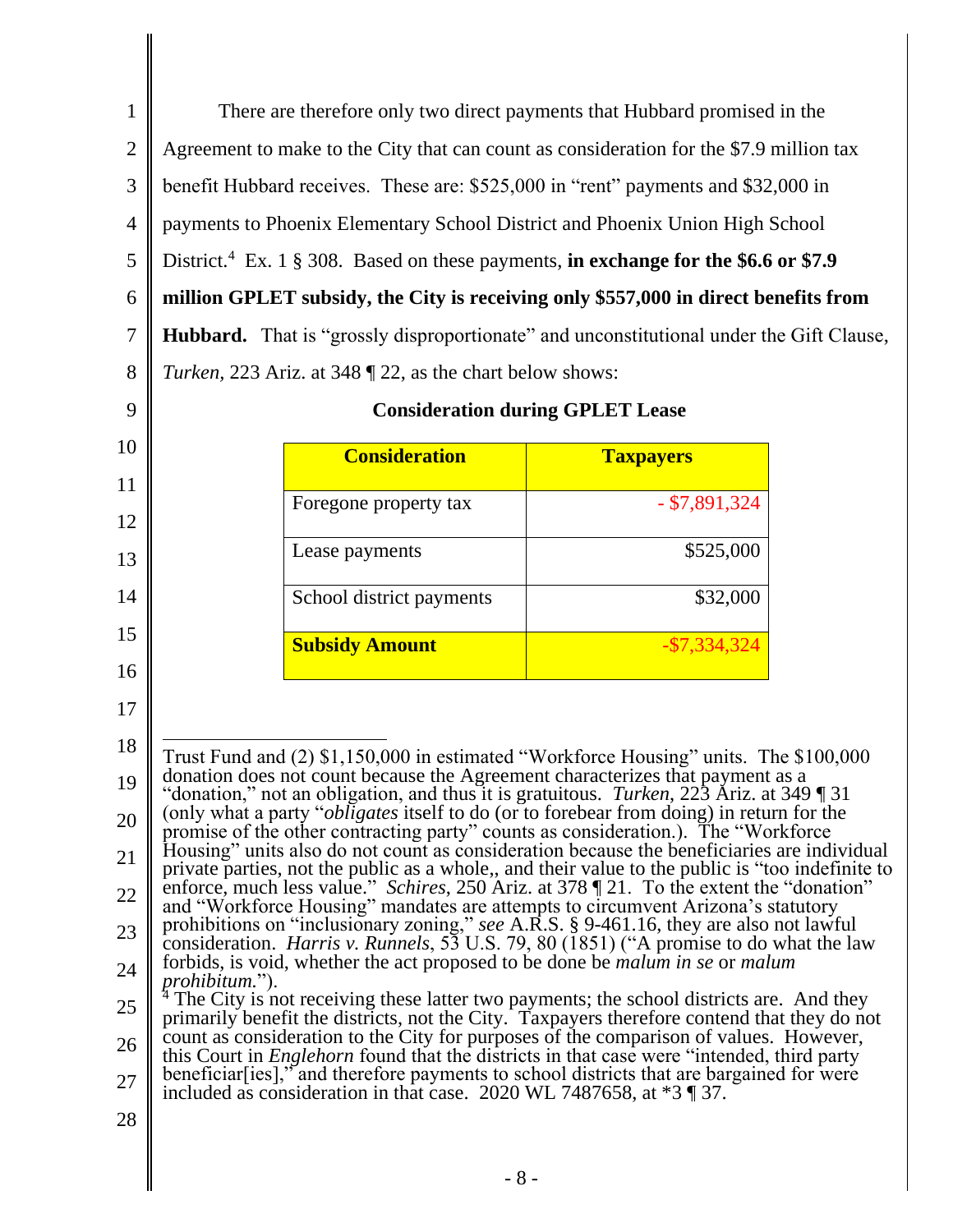1 2 3 4 5 6 7 8 9 10 Whether the City is giving Hubbard tax benefits in the amount of \$7,891,324, as Taxpayers contend, or \$6,608,800 as the City admits, either amount is grossly disproportionate to the \$557,000 in objectively measurable, bargained-for contractual benefits. But even if the Court accepts *all* the City's assumptions regarding consideration, the benefits the City gives Hubbard in the Agreement are *still* grossly disproportionate to the benefits Hubbard gives back in return.<sup>5</sup> Simply put, by *any* measure, the benefits Hubbard gives the City are grossly disproportionate to the public benefits the City is giving to Hubbard—which means this is an unconstitutional subsidy. *Turken*, 223 Ariz. at 350 ¶ 35.

- 11
- 12

#### **2. Neither tax payments nor indirect, speculative "economic impact" can count as consideration under the Gift Clause.**

13 14 15 Neither the tax payments that Hubbard is legally obligated to make to the City, nor the amorphous and speculative "economic impact" of the Hubbard Project can count as consideration under the Gift Clause.

16 17 18 19 20 21 22 23 The Supreme Court definitively ruled that tax payments are *not* consideration for Gift Clause purposes in *Schires*, 250 Ariz. at 377 ¶ 18. It said that "[a] business's obligation to pay taxes is independent of an economic development agreement" because it is a preexisting legal duty, and it is therefore "irrelevant to [Gift Clause] analysis." *Id*; *see also Turken*, 223 Ariz. at 350 ¶ 38 (tax payments are preexisting legal obligations, and therefore not consideration under the Gift Clause or ordinary contract law). Also, both *Schires* and *Turken* made clear that *anticipated* economic consequences of development that is, hoped-for economic growth or "projected sales tax revenue" are not consideration

<sup>25</sup> 26 27 28 <sup>5</sup> Adding the \$100,000 donation to the \$557,000 would bring the total amount provided by Hubbard to the City up to only \$657,000, which is still grossly disproportionate to either \$6.6 million or \$7.9 million outlay. And even if the Court also adds in the \$1.15 million in "Workforce Housing," that would *still* bring the total up to only \$1,807,000 provided by Hubbard to the City, which *is still* grossly disproportionate to even the City's low figure of \$6.6 million in benefits to Hubbard, let alone to the \$7.9 million that Taxpayers estimate.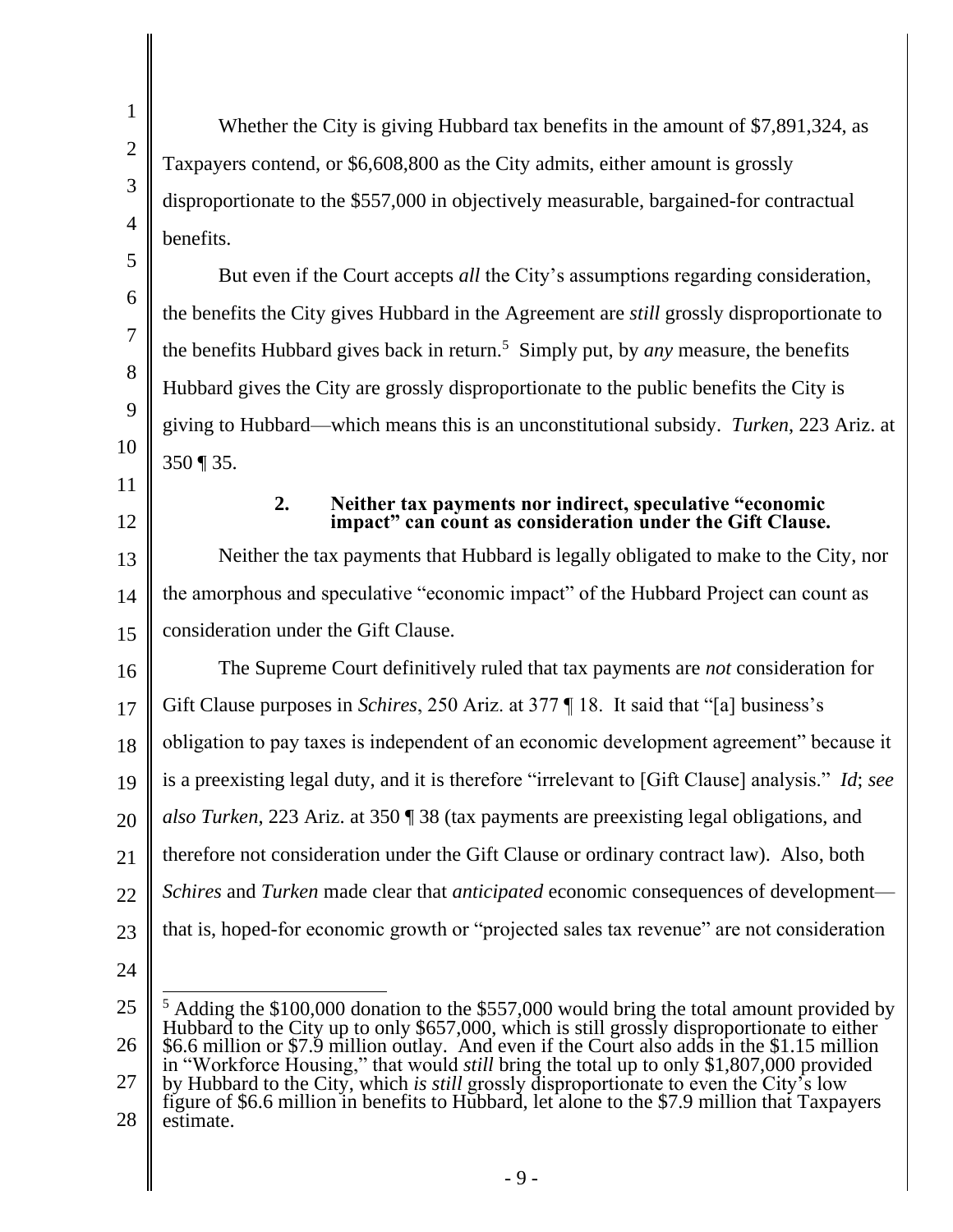under the Gift Clause because they are speculative, not objectively measurable, and not legally enforceable. *See Schires,* 250 Ariz. at 377 ¶ 16; *Turken,* 223 Ariz. at 350 ¶ 33.

3 4 5 6 7 8 9 10 11 In the Hubbard Agreement, the City relies on certain anticipated tax payments to count as consideration for Gift Clause purposes—and the City includes in this calculation its anticipated transaction privilege taxes on construction, transaction privilege taxes on tenant lease payments and utilities during the lease term, and anticipated sales and property tax payments that the City hopes to realize *after* the lease expires. Ex. 1 § 202.6. But *Schires* and *Turken* make crystal clear that this is not lawful. Paying taxes is a preexisting legal obligation, and therefore not consideration—and anticipated economic consequences of development (including anticipated tax revenue) are "valueless" for Gift Clause purposes. *Schires*, 250 Ariz. at 377 ¶ 16.

12 13 14 15 16 17 18 19 20 21 22 23 24 25 26 27 The Hubbard Agreement also contains an unusual "Minimum Direct Benefit" provision, which at first glance might seem to guarantee that the City will receive the full tax value of the property—but this provision does not salvage the constitutionality of the Agreement. Under that provision, Hubbard agrees that the City will receive a minimum amount of \$9 million in construction taxes, tenant taxes and lease payments, and property taxes after the lease term, or—purportedly—it will make up the difference. Ex. 1 at Ex. C § 4.7. But the taxes that Hubbard "actual[ly] pay[s]," as well as the "Net Rent" that Hubbard pays, are credited against this amount. *Id.* That means the amount Hubbard owes is satisfied wholly through the payment of taxes that it *already* owes and would otherwise pay. Since "[a] business's obligation to pay taxes is *independent* of an economic development agreement," and *not* consideration under the Gift Clause, *Schires,*  250 Ariz. at 377 ¶ 18, this provision of the Agreement does nothing more than reiterate Hubbard's promise to do what it is already legally obligated to do—and that is never consideration for a contract. *J. D. Halstead Lumber Co. v. Hartford Acc. & Indem. Co.,* 38 Ariz. 228, 235 (1931) ("A promise to do something which a party is already legally obliged to do is no consideration.").

28

1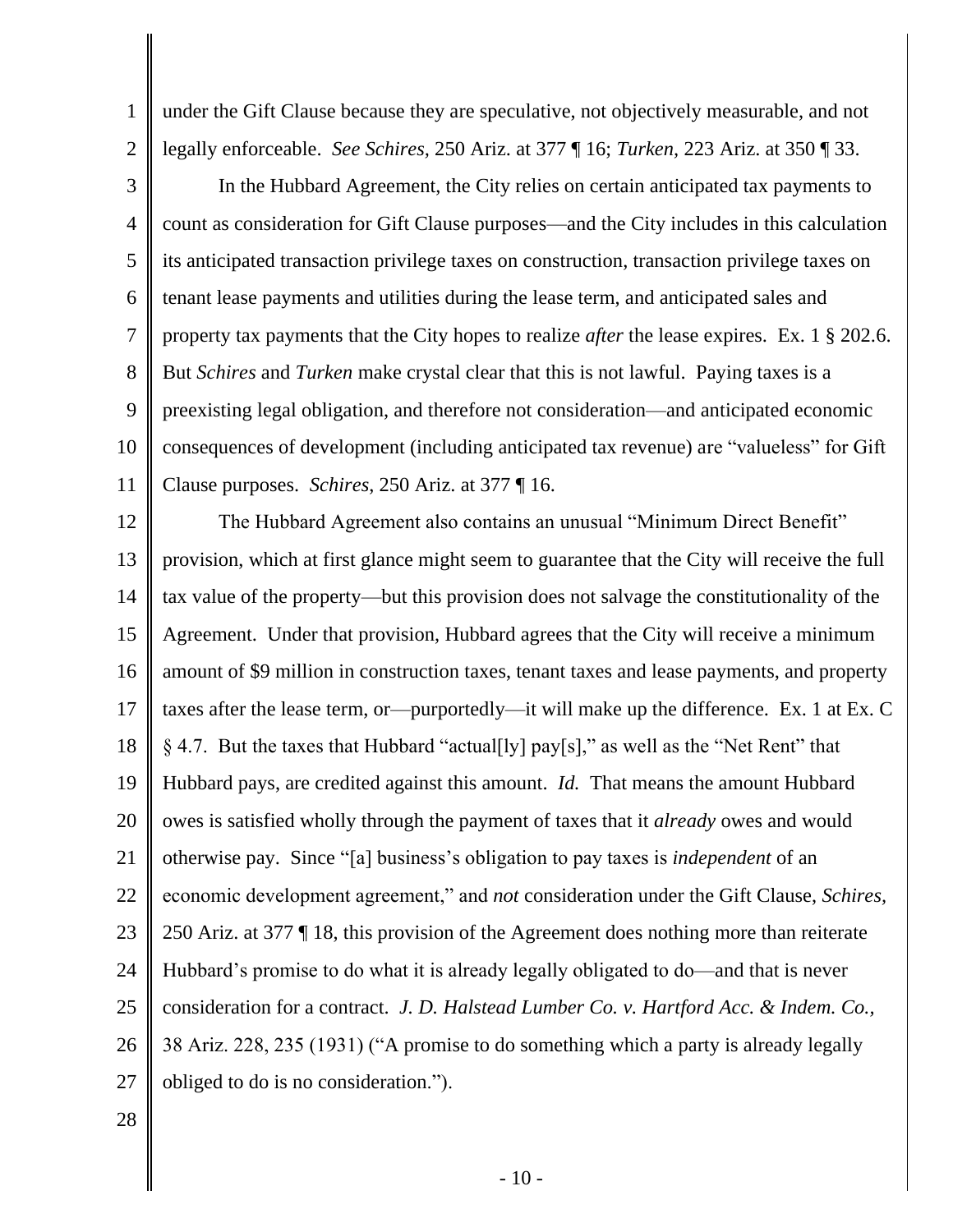| $\mathbf{1}$                           | Moreover, the agreement only obligates Hubbard to pay taxes "in accordance with                                                                                                                                  |
|----------------------------------------|------------------------------------------------------------------------------------------------------------------------------------------------------------------------------------------------------------------|
| $\overline{2}$                         | applicable laws," Ex. 1 at Ex. C $\S$ 4.7, which presumably includes the GPLET tax                                                                                                                               |
| 3                                      | exemption itself. That means this alleged guarantee does <i>not</i> ensure that the City will                                                                                                                    |
| 4                                      | receive the taxes that it would have received <i>absent</i> the tax break. Instead, it merely                                                                                                                    |
| 5                                      | reiterates that Hubbard will pay whatever taxes it owes <i>after</i> it receives the tax break.                                                                                                                  |
| 6                                      | Simply put, the "Minimum Direct Benefit" provision does not attempt to compensate the                                                                                                                            |
| 7                                      | City for the \$6,608,800 or \$7,891,324 in taxes that are foregone in the Agreement. It                                                                                                                          |
| 8                                      | simply pledges that Hubbard will pay the taxes it owes after those tax benefits are                                                                                                                              |
| 9                                      | subtracted from Hubbard's tax liabilities.                                                                                                                                                                       |
| 10                                     | The case law is clear: only direct, measurable benefits that have been bargained for                                                                                                                             |
| 11                                     | count as consideration. In this case, that is between \$6.6 million and \$7.9 million on one                                                                                                                     |
| 12                                     | side, and \$525,000 in rent payments and \$32,000 to school districts on the other side.                                                                                                                         |
| 13                                     | That is inadequate consideration. Thus, the Hubbard Agreement results in an unlawful                                                                                                                             |
| 14                                     | subsidy.                                                                                                                                                                                                         |
|                                        |                                                                                                                                                                                                                  |
| 15                                     | <b>B.</b>                                                                                                                                                                                                        |
| 16                                     | The GPLET subsidy fails the public purpose prong of the Gift Clause<br>test because the tax benefit was provided to increase the profits of a<br>private company and the City does not exercise control over the |
| 17                                     | <b>Hubbard Project.</b>                                                                                                                                                                                          |
| 18                                     | The fact that the City does not receive adequate consideration in exchange for its                                                                                                                               |
| 19                                     | GPLET subsidy to Hubbard is by itself reason to find the Hubbard Agreement                                                                                                                                       |
| 20                                     | unconstitutional. But in addition, that subsidy is so clearly earmarked for the self-                                                                                                                            |
|                                        | interested benefit of a private entity that it also fails to achieve a public purpose.                                                                                                                           |
|                                        | It is "a core Gift Clause principle" that "[p]ublic funds are to be expended only for                                                                                                                            |
|                                        | 'public purposes' and cannot be used to foster or promote the purely private or personal                                                                                                                         |
|                                        | interests of any individual." Turken, 223 Ariz. at 347–48 [[1] 19–20 (citation omitted); see                                                                                                                     |
|                                        | also Proctor v. Hunt, 43 Ariz. 198, 201 (1934) ("It is, of course, axiomatic that money                                                                                                                          |
|                                        | raised by public taxation is to be collected for public purposes only, and can only legally                                                                                                                      |
| 21<br>22<br>23<br>24<br>25<br>26<br>27 | be spent for such purposes and not for the private or personal benefit of any individual").                                                                                                                      |
| 28                                     | The Gift Clause expressly forbids the use of public funds "to foster or promote the purely                                                                                                                       |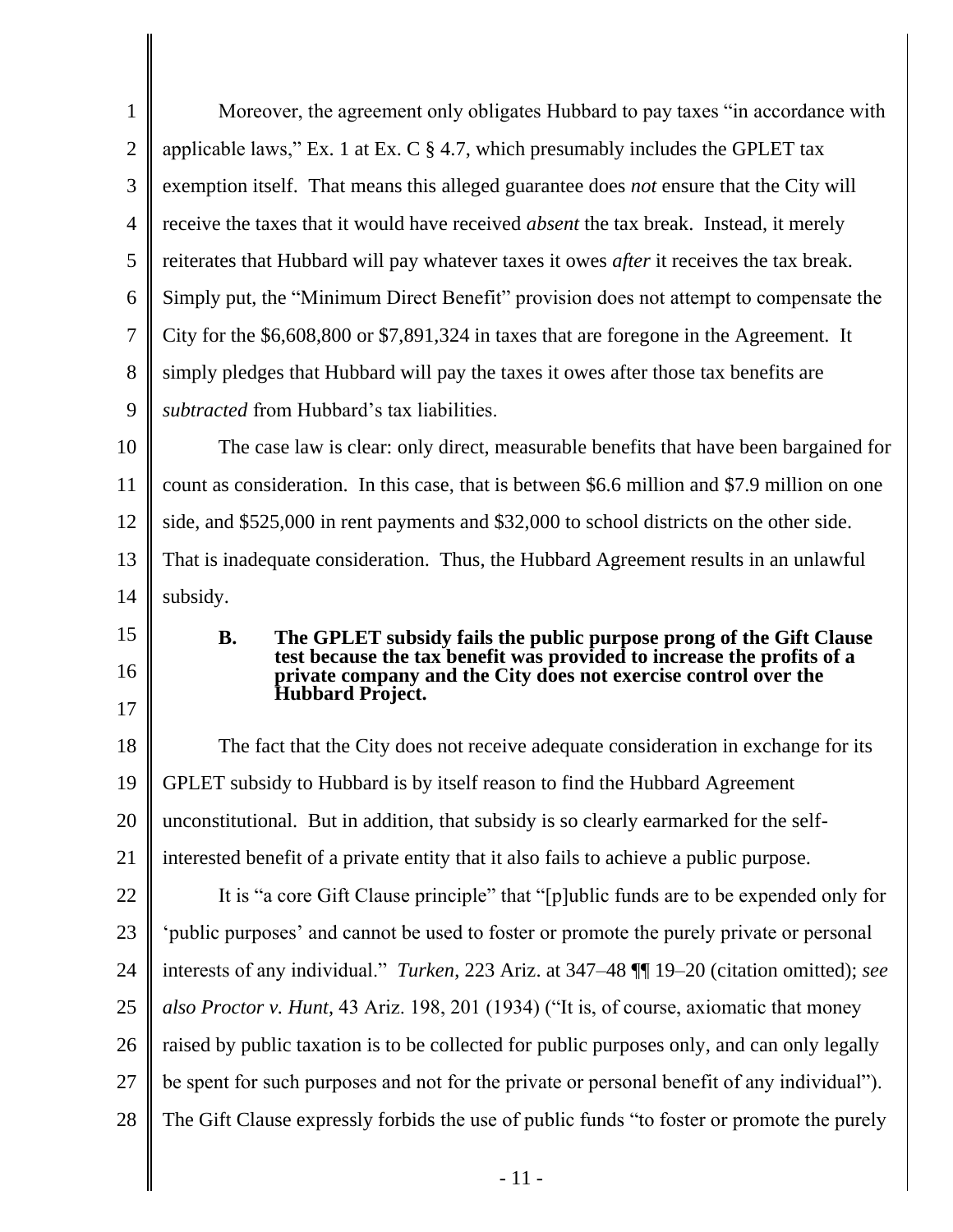private or personal interests of any individual." *Walled Lake Door*, 107 Ariz. 545, 549 (1971).

1

2

3

4

Further, "determining whether governmental expenditures serve a public purpose is ultimately the province of the judiciary." *Turken,* 223 Ariz. at 346 ¶ 14.

5 6 7 8 9 While the Gift Clause forbids the City from subsidizing private enterprises, it does allow the City to give public benefits to a private entity so long as it exercises "control and supervision" over that private entity to ensure that the private entity is carrying out a public purpose with that money. *Kromko v. Ariz. Bd. of Regents*, 149 Ariz. 319, 321 (1986).

10 11 12 13 14 15 16 But the GPLET subsidy to Hubbard does not serve a public purpose because it was provided solely to increase the financial profits of a private party, and the City fails to exercise control over the Hubbard Project. The City awarded the GPLET benefit to increase Hubbard's private profit and to minimize risk for Hubbard's investors, so that Hubbard will construct high-rise apartments in downtown Phoenix. It did not hire Hubbard to provide any kind of public service or to build public facilities, and it did not buy property or other items from Hubbard.

17 18 19 20 21 22 23 24 25 26 In its response to the City's RFP, Hubbard estimated that the GPLET tax treatment for the Project would increase its profits from 5.56% to 6.51%, which was purportedly necessary to make the Project feasible. *See* Ex. 3 at 39. Hubbard further asserted that it "must request assistance from the City of Phoenix in order to achieve rates of return required by the market." *Id.* at 44. In other words, according to Hubbard itself there is insufficient market demand for the construction to be completed—meaning that the City's justification for spending taxpayer resources on the Project is the very fact that it is expected to be an economic loss. Yet the City ultimately approved Hubbard's request for a subsidy by providing the GPLET tax benefit. Increasing the profits of a private corporation is not a public endeavor; it is a quintessentially *private* one.

27 28 Additionally, the City exercises virtually no control over the Hubbard Project to ensure that any public purpose is accomplished. In *Kromko*, the Supreme Court made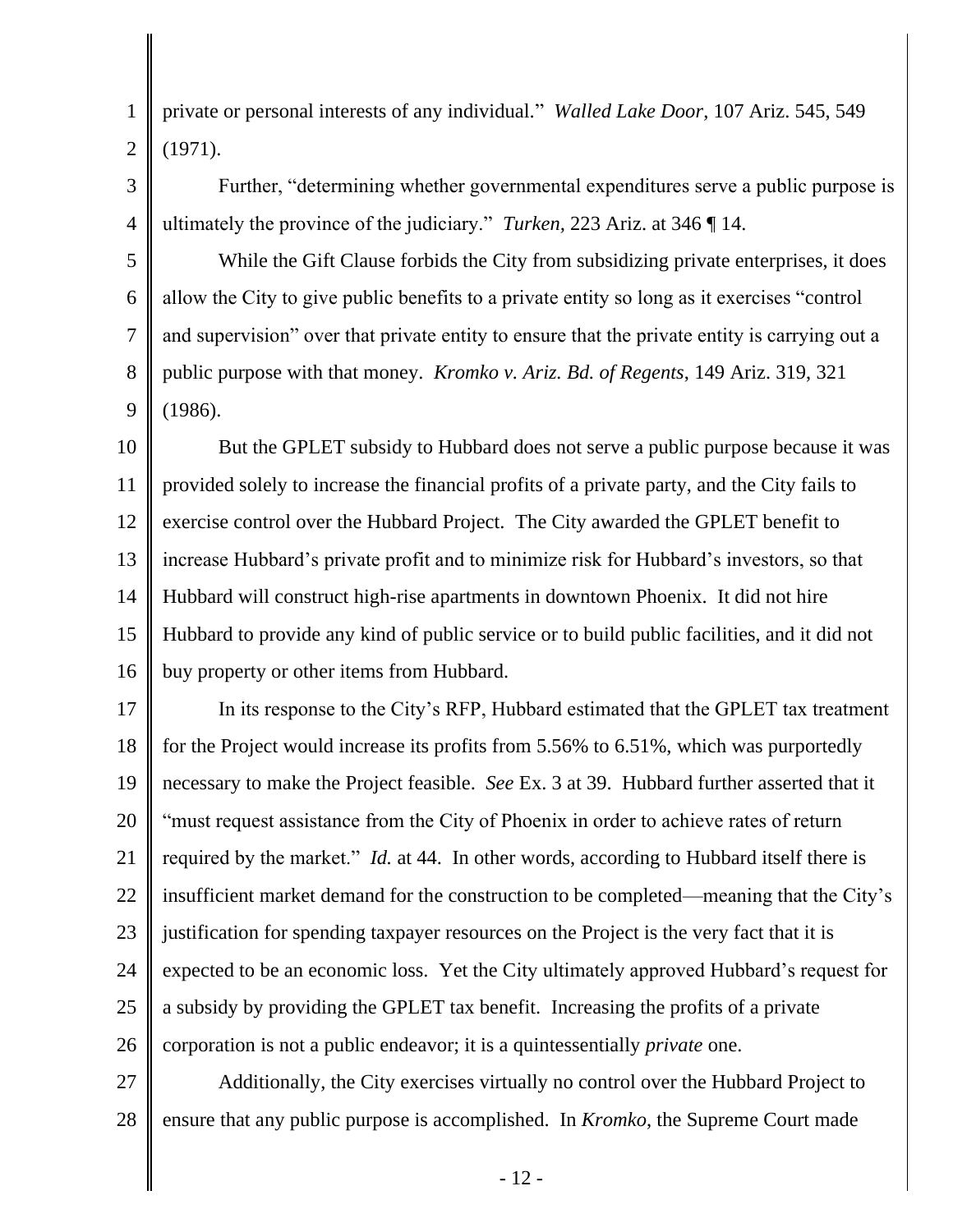1 2 3 4 5 6 7 8 9 clear that the government may only give public resources to a private entity so long as the "operations" of that entity "are … subject to the control and supervision of public officials" to ensure that public purposes are actually being carried out. 149 Ariz. at 321. That case involved a transaction between a nonprofit corporation and the Arizona Board of Regents (ABOR), in which public property was given to the corporation to operate a hospital. The court said this was constitutional only because ABOR maintained supervision and authority over the nonprofit hospital, to ensure that the nonprofit was using public resources for public healthcare purposes, instead of simply using those public resources for its own ends. 149 Ariz. at 321.

10 11 12 13 14 15 16 17 18 19 But here, the Hubbard Agreement does exactly the opposite. The City maintains no authority *whatsoever* over the operations of, or decisions pertaining to, the Hubbard Project. Hubbard is a purely private venture controlled by private parties. Indeed, the GPLET Lease itself specifies that Hubbard is "*fully and solely* responsible for the condition, construction, operation, repair, demolition, replacement, maintenance, and management of the Premises." Ex. 1 at Ex. C § 8.1 (emphasis added). It also says that Hubbard has full discretion to use the Project as a multi-family residential building and make all management decisions related to the building and its operation. *Id.* at § 8.2. The City exercises no greater control over the Project than it does over any other private landowner or private business in Phoenix.

20 21 22 23 24 25 26 27 What's more, although putatively a "government-owned" building, the City cannot transfer title or any interest whatsoever in the Hubbard Project to any other party. Ex. 1 § 202.9. And Hubbard may terminate the lease and acquire the property—which will cost \$86 million to construct—at any time and for any reason, for a mere \$100,000 payment. *Id.* at Ex. C § 30.3. Unlike *Kromko,* the City does not maintain any authority over the operations of the Hubbard Project, appoint any decisionmakers within the Hubbard Group, and cannot approve most transactions related to the disposition of the Hubbard Project.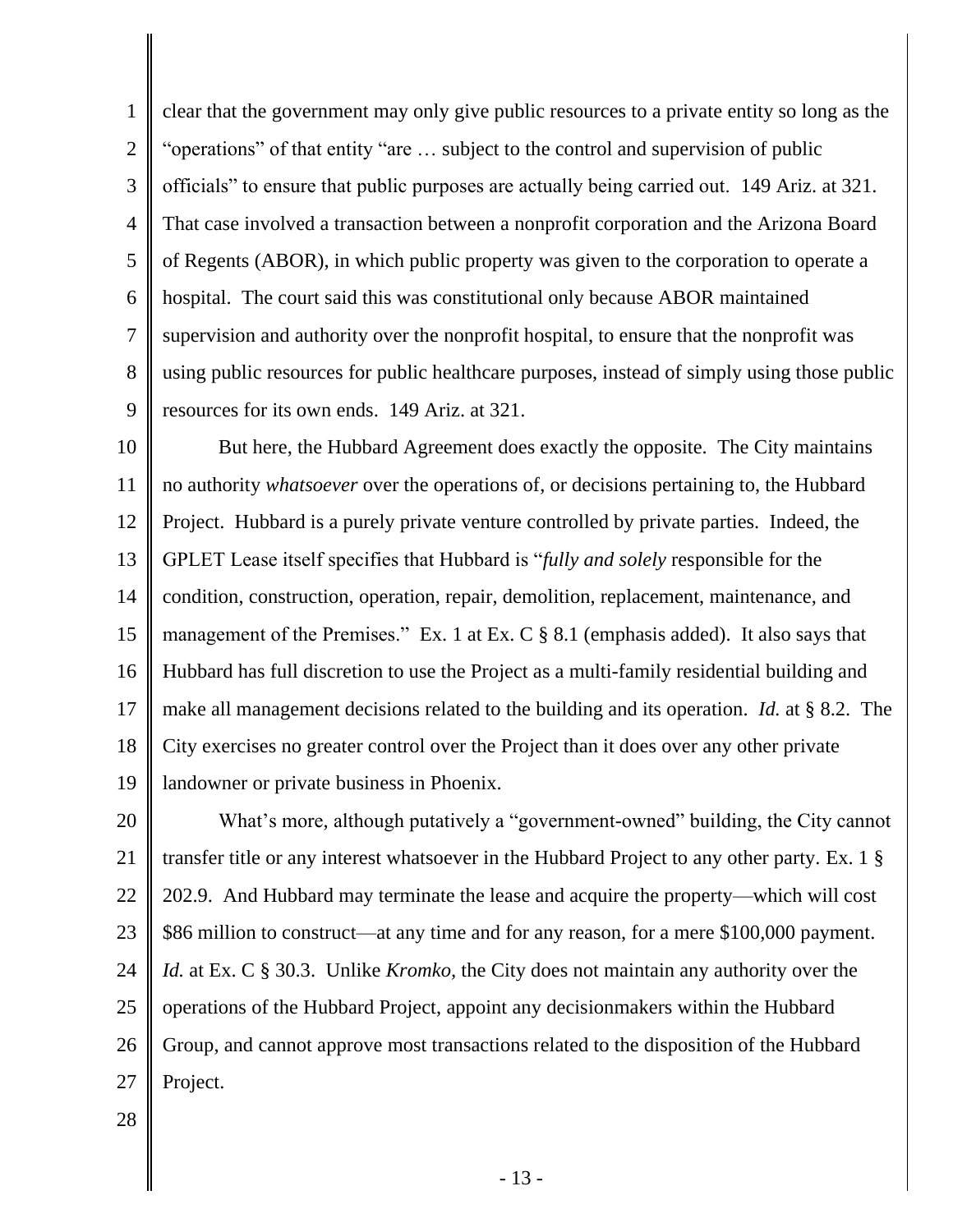1 2 3 4 5 6 7 8 9 10 In short, the Hubbard Project represents a completely private endeavor, and it is "government property" in name only. Hubbard is the constructive owner—the *de facto*  owner of the property—throughout the eight-year period, notwithstanding the formal or *de jure* ownership the City employs as a means of subsidizing Hubbard. The GPLET subsidy is therefore not for a public purpose, but for a private one—which is unconstitutional. *Kromko*, 149 Ariz. at 321. Although government entities have discretion in determining what constitutes a "public purpose" under the Gift Clause, the GPLET arrangement at issue here is so plainly earmarked for private interests and public control is so lacking, that the Agreement does not survive even a deferential inquiry. The City has abused its discretion in approving the GPLET subsidy, which is unconstitutional.

11

## **II. Plaintiffs will suffer irreparable harm without an injunction.**

12 13 14 15 16 17 18 19 20 21 Taxpayers will suffer irreparable injury if the City enforces S-56966 and extends a GPLET subsidy to Hubbard because Plaintiffs cannot be compensated at law for violations of their constitutional rights and duties. *See Elrod v. Burns*, 427 U.S. 347, 373 (1976) (the deprivation of a constitutional right "unquestionably constitutes irreparable injury"); *Am. Trucking Ass'n v. City of Los Angeles*, 559 F.3d 1046, 1059 (9th Cir. 2009) ("[C]onstitutional violations cannot be adequately remedied through damages and therefore generally constitute irreparable harm." (citation omitted)); *Bd. of Educ. of Cent. Sch. Dist. No. 1 v. Allen*, 392 U.S. 236, 241 n.5 (1968) (officials were injured by being forced "to choose between violating their oath [of office] and … refus[ing] to comply with [the challenged law].").

22 23 24 25 26 27 Moreover, Taxpayers cannot be adequately compensated for the impact that the GPLET Lease will have on them and their businesses, which are disproportionately burdened when the City permits some properties to enjoy a GPLET subsidy but not others. Because the full extent of these harms are not remediable by damages, they are irreparable. *IB Prop. Holdings, LLC v. Rancho Del Mar Apartments Ltd.*, 228 Ariz. 61, 65 ¶¶ 10–11 (App. 2011).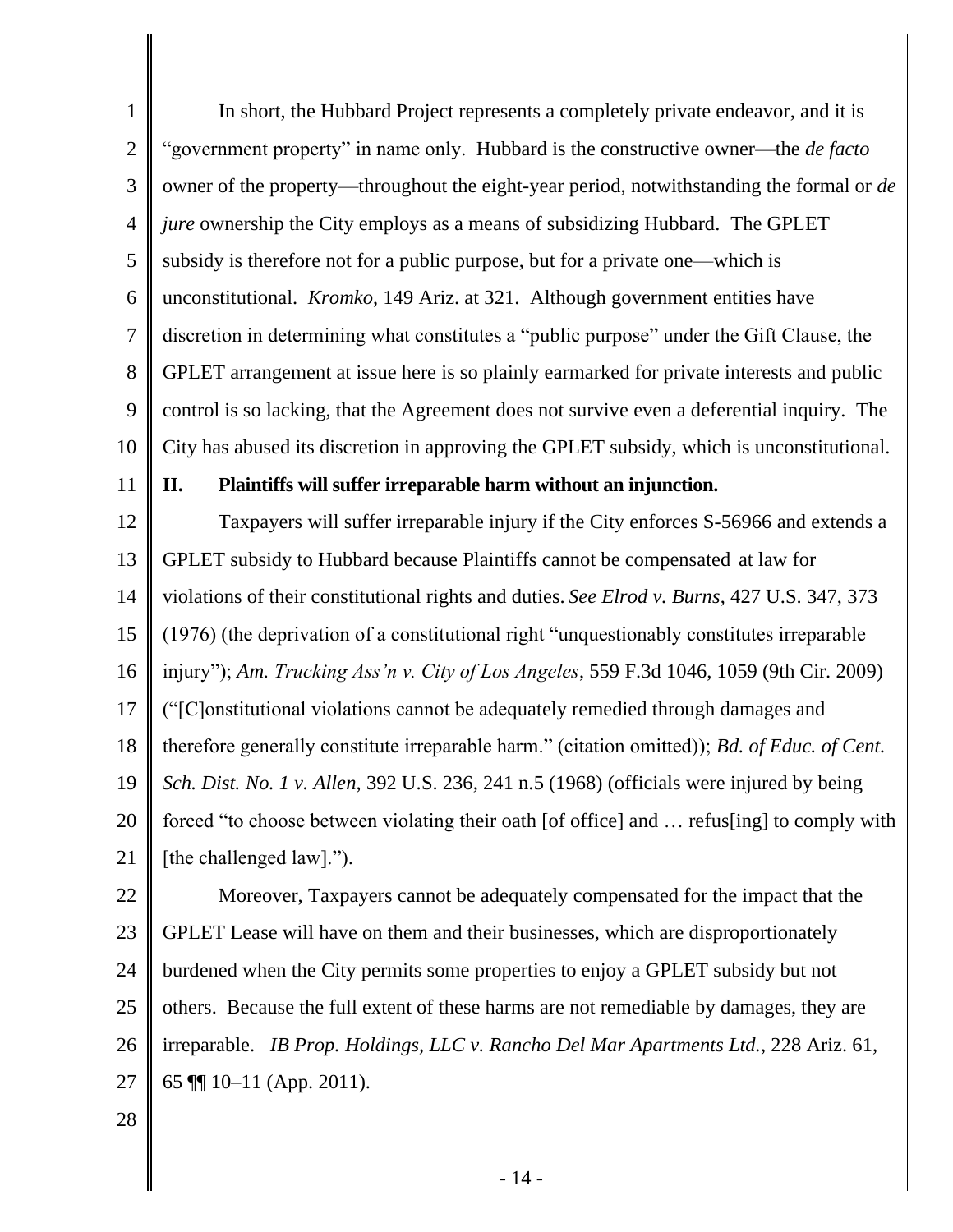# **III. The balance of hardships and public interest tips sharply in Taxpayers' favor.**

2 3 4 5 6 7 8 9 10 11 12 13 14 When a government entity is a party to a lawsuit, it is appropriate to "consider the balance of equities and the public interest together." *California v. Azar*, 911 F.3d 558, 581  $(9th Cir. 2018).$ <sup>6</sup> Although it is not necessary for this Court to address these factors because Taxpayers have a strong likelihood of success on the merits, any violation of the Constitution is also a hardship that tips the balance in favor of Taxpayers, and enforcing the constitution is always in the public interest. *See, e.g.*, *Melendres v. Arpaio*, 695 F.3d 990, 1002 (9th Cir. 2012) ("[I]t is always in the public interest to prevent the violation of a party's constitutional rights." (citation omitted)). Conversely, any hardship to the City would be minimal or non-existent. Indeed, even assuming the City has an "economic impact" interest in seeing the Hubbard Project completed, nearly identical high-rise residential projects have gone forward in this highly desirable area of the City in the absence of GPLET subsidies, even after such subsidies were promised but not delivered. *See Englehorn v. Stanton*, 2020 WL 7487658.

15 16 17 18 19 20 21 If the Hubbard Agreement is sustained, on the other hand, it would be extremely difficult to unwind the consequences of this misallocation of public resources and it would incentive the City to continue unconstitutional behavior. Indeed, this case represents the exact reason *why* enjoining constitutional violations is in the public's interest. On June 18, 2020, a judicial officer from this Court struck down a very similar GPLET subsidy from the City to the developer of a high-rise residential building under the Gift Clause. Order. The Court observed:

22

23

24

If Arizona law prohibits grossly disproportional benefits to be paid to a

- developer, and if payments under a future GPLET agreement must more closely approximate the amount of *ad valorem* taxes, does the GPLET have any remaining usefulness to incent redevelopment? In other words, this judicial officer questions whether the death knell for the GPLET's usefulness has rung.
- 25

<sup>26</sup> 27 28 <sup>6</sup> *Flynn v. Campbell*, 243 Ariz. 76, 80 ¶ 9 (2017) ("Although a federal court's interpretation of a federal procedural rule is 'not binding in the construction of our rule,' we recognize its instructive and persuasive value and that 'uniformity in interpretation of our rules and the federal rules is highly desirable.'" (quoting *Orme Sch. v. Reeves*, 166 Ariz. 301, 304 (1990)).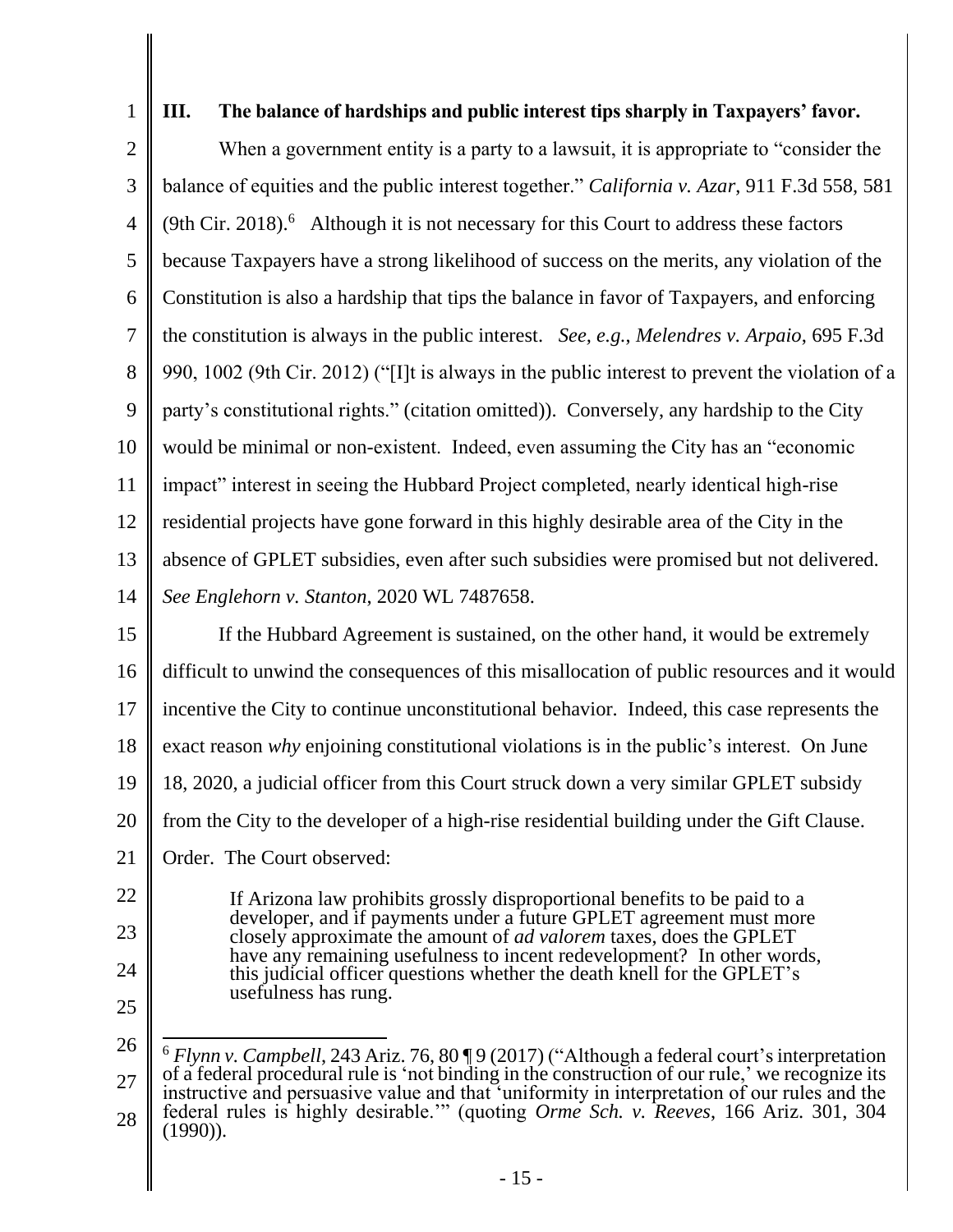# *Id.* at \*10.

2 3 4 5 6 Yet, despite the Court's strong admonition, four months later, the City approved a nearly identical GPLET tax abatement in this case without ensuring that taxpayers receive appropriate consideration. Ex. 4. The public's interest and the balance of hardships tilts strongly in favor of Taxpayers and in granting injunctive relief.

# 7 8

9

10

11

#### **IV**. **Taxpayers have met all additional requirements for preliminary relief, and no bond should be required.**

Pursuant to Ariz. R. Civ. P. 65(a)(1), (d)(2), undersigned counsel certifies that they have arranged service of the Verified Complaint and this Motion to the City via service of process.

12 13 14 15 16 17 18 19 20 21 22 23 24 25 26 27 28 Under Rule 65(c), a plaintiff seeking preliminary relief must generally post a bond "in such amount as the court considers proper to pay." This Court, however, has discretion to waive this requirement where doing so serves the interests of justice. *In re Wilcox Revocable Trust*, 192 Ariz. 337, 341 ¶¶ 17–20 (App. 1998); *see also Save Our Sonoran, Inc. v. Flowers*, 408 F.3d 1113, 1126 (9th Cir.2004) ("requiring nominal bonds is perfectly proper in public interest litigation."). Any bond in this matter should be nominal because Taxpayers are seeking in the public interest to enjoin a violation of the Constitution. As one federal court observed when interpreting Rule 56(c)'s federal counterpart, "requiring a bond to issue before enjoining potentially unconstitutional conduct by a governmental entity simply seems inappropriate," because that would make "protection of [constitutional] rights … contingent upon an ability to pay." *Doctor John's, Inc. v. City of Sioux City*, 305 F. Supp.2d 1022, 1043–44 (N.D. Iowa 2004). These Taxpayers bring this case as concerned citizens and taxpayers seeking to vindicate the public interest. *Cf. Ctr. For Food Safety v. Vilsack*, 753 F. Supp.2d 1051, 1062 (N.D. Cal. 2010) (vacated on other grounds) (court dispensed with bond requirement where plaintiff was a "small non-profit" and "requiring the organization to pay a bond would fatality [sic] harm its ability to bring lawsuits on behalf of the public interest."). Anything